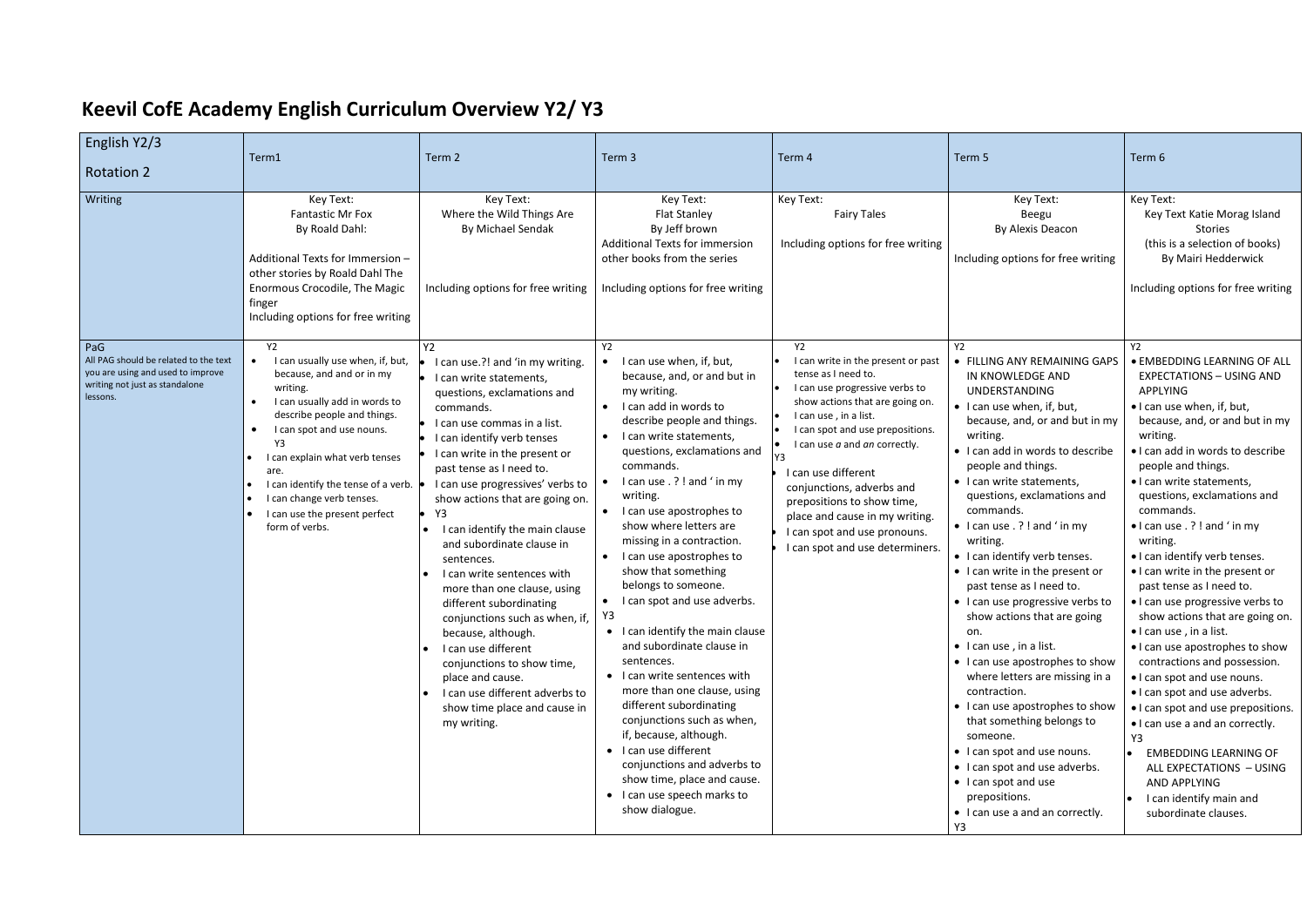|                                          |                                                                                                                                                             |                                                                                                                 | • I can use possessive<br>apostrophes in words with a<br>regular plural.                                                                                                                                                                                                          |                                                                                                                                                                              | FILLING ANY REMAINING GAPS<br>IN KNOWLEDGE AND<br><b>UNDERSTANDING</b><br>I can identify main and<br>subordinate clauses.<br>• I can write sentences with<br>more than one clause, using<br>different subordinating<br>conjunctions such as when, if, $\vert \bullet \vert$<br>because, although.<br>I can use different<br>conjunctions and adverbs to<br>show time, place and cause.<br>I can use speech marks to<br>show dialogue.<br>I can explain what verb<br>tenses are.<br>I can use the present perfect<br>form of verbs.<br>I can use possessive<br>apostrophes in words with a<br>regular plural.<br>I can spot and use pronouns.<br>I can spot and use<br>determiners | I can write sentences with<br>more than one clause, using<br>different subordinating<br>conjunctions such as when, if,<br>because, although.<br>I can use different<br>conjunctions and adverbs to<br>show time, place and cause.<br>I can use speech marks to<br>show dialogue.<br>I can explain what verb tenses<br>are.<br>I can use the present perfect<br>form of verbs.<br>I can use possessive<br>apostrophes in words with a<br>regular plural.<br>I can spot and use pronouns.<br>I can spot and use<br>determiners |
|------------------------------------------|-------------------------------------------------------------------------------------------------------------------------------------------------------------|-----------------------------------------------------------------------------------------------------------------|-----------------------------------------------------------------------------------------------------------------------------------------------------------------------------------------------------------------------------------------------------------------------------------|------------------------------------------------------------------------------------------------------------------------------------------------------------------------------|-----------------------------------------------------------------------------------------------------------------------------------------------------------------------------------------------------------------------------------------------------------------------------------------------------------------------------------------------------------------------------------------------------------------------------------------------------------------------------------------------------------------------------------------------------------------------------------------------------------------------------------------------------------------------------------|------------------------------------------------------------------------------------------------------------------------------------------------------------------------------------------------------------------------------------------------------------------------------------------------------------------------------------------------------------------------------------------------------------------------------------------------------------------------------------------------------------------------------|
| Additional subjects + writing<br>options | Science Living things                                                                                                                                       | Science - Uses of Materials                                                                                     | Science - Light and Sound                                                                                                                                                                                                                                                         | <b>Science: Changing Materials</b>                                                                                                                                           | Science - Habitats                                                                                                                                                                                                                                                                                                                                                                                                                                                                                                                                                                                                                                                                | <b>Science Plants</b>                                                                                                                                                                                                                                                                                                                                                                                                                                                                                                        |
|                                          | Understanding Christianity: GOD<br>EYFS: F1 - Why is the word 'God'<br>so important to Christians?<br>KS1: 1.1 - What do Christians<br>believe God is like? | <b>Understanding Christianity:</b><br><b>GOSPEL</b><br>KS1: $1.4$ – What is the good news<br>that Jesus brings? | Discovery RE: JUDAISM<br>EYFS: F1/2 Autumn 1 - What makes<br>people special?<br>KS1: Y2 Spring 1 - How important is<br>it for Jewish people to do what God<br>asks them to do? (Passover)<br>COMBINED WITH Y2 Summer 1-<br>How special is the relationship Jews<br>have with God? | <b>Understanding Christianity:</b><br>SALVATION<br>EYFS: F3 - Why do Christians put<br>a cross in an Easter Garden?<br>$KS1: 1.5 - Why does Easter$<br>matter to Christians? | Discovery RE: PEOPLE OF GOD<br>EYFS: F1/2 Summer 1 - What can<br>we learn from stories?<br>KS1: Y2 Autumn 1 - Is it possible<br>to be kind to everyone all of the<br>time?                                                                                                                                                                                                                                                                                                                                                                                                                                                                                                        | Discovery RE: JUDAISM<br>EYFS: - $F1/2$ – What makes places<br>special?<br>KS1: Y2 Summer 2 - What is the<br>best way for a Jew to show<br>commitment to God?                                                                                                                                                                                                                                                                                                                                                                |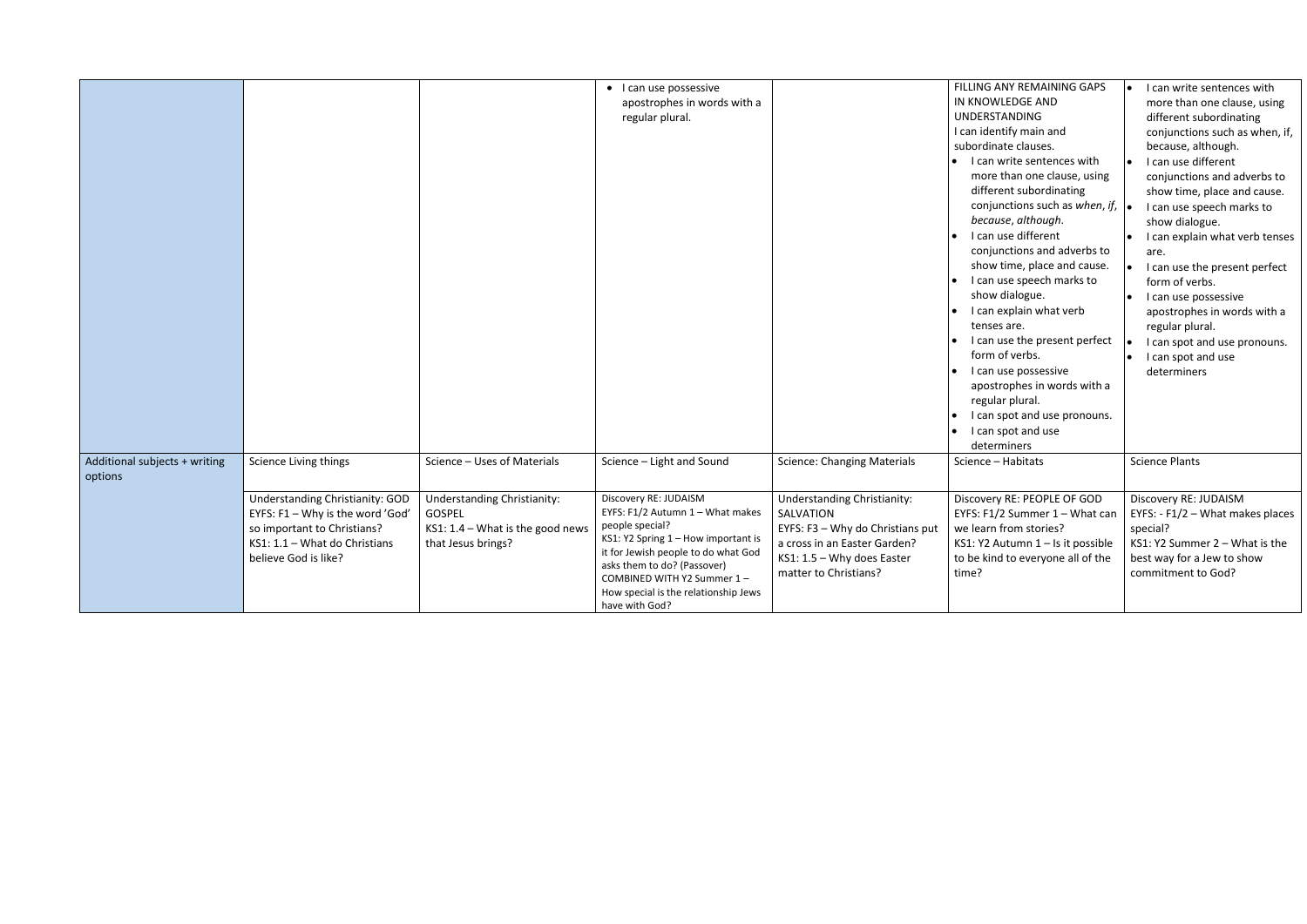| Vocabulary/Word meaning                                                        |
|--------------------------------------------------------------------------------|
| Prior knowledge                                                                |
| Associated with the reading. Links to self, text and wider world               |
| This can include                                                               |
| Debate, mind-mapping, picture,                                                 |
| Inference etc                                                                  |
| Summarise the story so far (unless first session)                              |
| Teacher reads                                                                  |
| Children to infer and predict.                                                 |
| Think out loud and involve the children through questioning and                |
| thinking/feeling/                                                              |
| Happening prompts                                                              |
| Read the text in small groups/ pairs using think out loud strategy as they do. |
| (focus on fluency, expression and intonation)                                  |
| Children answer questions in a variety of forms                                |
| Vocabulary discussion - magpie/ glossary?                                      |
| Interrogate the text - discuss purpose,                                        |
| Layout etc                                                                     |
| Annotate with text features                                                    |
| Vocabulary discussion – magpie/ glossary?                                      |
| Children then complete a range of questions based on the text                  |

| <b>Reading KS1</b>   | Vocabulary/Word meaning                                                        |                                                       | Vocabulary/Word meaning |                                                                    |                                              |                    |                             |  |
|----------------------|--------------------------------------------------------------------------------|-------------------------------------------------------|-------------------------|--------------------------------------------------------------------|----------------------------------------------|--------------------|-----------------------------|--|
|                      | Prior knowledge                                                                |                                                       |                         | Prior knowledge                                                    |                                              |                    |                             |  |
|                      | Associated with the reading. Links to self, text and wider world               |                                                       |                         | Associated with the reading. Links to self, text and wider world   |                                              |                    | Associated                  |  |
|                      | This can include                                                               |                                                       | This can include        |                                                                    |                                              |                    |                             |  |
|                      | Debate, mind-mapping, picture,                                                 |                                                       |                         | Debate, mind-mapping, picture,                                     |                                              |                    |                             |  |
|                      | Inference etc                                                                  |                                                       | Inference etc           |                                                                    |                                              |                    |                             |  |
|                      | Summarise the story so far (unless first session)                              |                                                       |                         | Summarise the story so far (unless first session)                  |                                              |                    | Sur                         |  |
|                      | Teacher reads                                                                  |                                                       |                         | Teacher reads                                                      |                                              |                    |                             |  |
|                      | Children to infer and predict.                                                 |                                                       |                         | Children to infer and predict.                                     |                                              |                    |                             |  |
|                      | Think out loud and involve the children through questioning and                |                                                       |                         | Think out loud and involve the children through questioning and    |                                              |                    | Think out Ic                |  |
|                      | thinking/feeling/                                                              |                                                       |                         | thinking/feeling/                                                  |                                              |                    |                             |  |
|                      | Happening prompts<br>Read the text in small groups/ pairs using think out loud |                                                       |                         | Happening prompts                                                  |                                              |                    |                             |  |
|                      |                                                                                |                                                       |                         | Read the text in small groups/ pairs using think out loud strategy |                                              | Read the text in s |                             |  |
|                      | strategy as they do.                                                           |                                                       |                         | as they do.                                                        |                                              |                    | (t                          |  |
|                      | (focus on fluency, expression and intonation)                                  |                                                       |                         | (focus on fluency, expression and intonation)                      |                                              | Chi                |                             |  |
|                      | Children answer questions in a variety of forms                                |                                                       |                         | Children answer questions in a variety of forms                    |                                              |                    |                             |  |
|                      |                                                                                | Vocabulary discussion - magpie/ glossary?             |                         | Vocabulary discussion - magpie/ glossary?                          |                                              |                    |                             |  |
|                      | Interrogate the text - discuss purpose,                                        |                                                       |                         | Interrogate the text - discuss purpose,                            |                                              |                    |                             |  |
|                      | Layout etc                                                                     |                                                       |                         | Layout etc                                                         |                                              |                    |                             |  |
|                      | Annotate with text features                                                    |                                                       |                         | Annotate with text features                                        |                                              |                    |                             |  |
|                      | Vocabulary discussion - magpie/ glossary?                                      |                                                       |                         | Vocabulary discussion - magpie/ glossary?                          |                                              |                    | Children th                 |  |
|                      | Children then complete a range of questions based on the text                  |                                                       |                         | Children then complete a range of questions based on the text      |                                              |                    |                             |  |
| Phonics and spelling | Y <sub>2</sub>                                                                 | <b>Y2</b>                                             |                         | <b>Y2</b>                                                          | <b>Y2</b>                                    |                    | <b>Y2</b>                   |  |
|                      | <b>Phase 6 Letters and sounds</b>                                              | <b>Special focus Homophones</b>                       |                         | <b>Special focus homophones</b><br>$\bullet$                       |                                              |                    |                             |  |
|                      | Approx. age: 6-7   Year 2                                                      | Unit 5 adding suffix ly                               |                         | Unit 9 adding suffix ing<br>$\bullet$                              | • Special focus The u sound spelt            |                    | <b>Sp</b><br>$\bullet$      |  |
|                      | In Phase 6 children will read with                                             | Unit 6 The n sound spelt kn                           |                         | Unit 10 The j sound<br>$\bullet$                                   | o and the or sound spelt ar                  |                    | <b>Ur</b><br>$\bullet$      |  |
|                      | increasing fluency. They will have                                             | and gn,                                               |                         | <b>Special focus contractions</b><br>$\bullet$                     | after w                                      |                    | Ur<br>$\bullet$             |  |
|                      | learned most of the common letter-                                             | Special focus tricky words<br>$\bullet$               |                         | and apostrophes                                                    | • Unit 13 and 14 adding the                  |                    | - Sp<br>$\bullet$           |  |
|                      | sound correspondences and can read                                             | Unit 7 The igh sound spelt y<br>$\bullet$             |                         | Unit 11 The o sound spelt a<br>$\bullet$                           | suffix ed                                    |                    | in.                         |  |
|                      | familiar words automatically without<br>needing to sound out and blend.        | Unit 8 adding the suffix ing                          |                         | after w and qu                                                     | • Special focus Possessive                   |                    | m                           |  |
|                      | Children will work on spelling, including                                      | Y3<br>$\bullet$                                       |                         | Unit 12 adding the suffix ed<br>$\bullet$                          | apostrophes                                  |                    | Ur                          |  |
|                      | prefixes and suffixes, doubling and                                            |                                                       |                         | Y3<br>$\bullet$                                                    | Book 2b                                      |                    | $\bullet$                   |  |
|                      | dropping letters, and so on. These will be                                     | • Unit 4 adding the suffix $-$ ly                     |                         | Unit 7 Words with the c                                            |                                              |                    | ne                          |  |
|                      | covered via RWI scheme                                                         | Unit 5 words ending in -ture $  \bullet$<br>$\bullet$ |                         | sound spelt ch                                                     | · Unit 1 r spelt wr                          |                    | Ur<br>$\bullet$             |  |
|                      | Complete assessment to move to                                                 | <b>Special focus Homophones</b><br>$\bullet$          |                         | Unit 8Words with the sh                                            | Unit 3 and 4 Adding suffixes -er             |                    | Y3<br>$\bullet$             |  |
|                      | Read write inc and find start                                                  | Unit 6 adding - ation to<br>verbs to form nouns       |                         | sound spelt ch                                                     | $or -est$                                    |                    | Un<br>$\bullet$             |  |
|                      | point for learning. If children are                                            |                                                       |                         | Special focus The short I                                          | Y3                                           |                    | sup                         |  |
|                      | unready to move on they will                                                   | Revision<br>$\bullet$                                 |                         | sound spelt y                                                      | Unit 10 adding the suffix $-$<br>$\bullet$   |                    | Un<br>$\bullet$             |  |
|                      | revisit Phase 5                                                                |                                                       |                         | Unit 9 adding the suffix-ion                                       | ian                                          |                    |                             |  |
|                      | <b>RWI</b>                                                                     |                                                       |                         | Revision-                                                          | Unit 11 adding the prefix re-<br>$\bullet$   |                    | <b>Rev</b>                  |  |
|                      | Unit 1 or spelt a before I and II,                                             |                                                       |                         |                                                                    | <b>Special focus Homophones</b><br>$\bullet$ |                    | Y <sub>3</sub><br>$\bullet$ |  |
|                      | Unit 2 soft c.                                                                 |                                                       |                         |                                                                    | Unit 12 adding the prefix<br>$\bullet$       |                    |                             |  |
|                      | Special focus tricky words,                                                    |                                                       |                         |                                                                    | anti                                         |                    |                             |  |
|                      | Unit 3 adding suffix y                                                         |                                                       |                         |                                                                    | Revision<br>$\bullet$                        |                    |                             |  |
|                      | Unit 4 adding suffix y                                                         |                                                       |                         |                                                                    |                                              |                    |                             |  |
|                      | Y3                                                                             |                                                       |                         |                                                                    |                                              |                    |                             |  |
|                      | Review children to identify those                                              |                                                       |                         |                                                                    |                                              |                    |                             |  |
|                      | who require additional phonics                                                 |                                                       |                         |                                                                    |                                              |                    |                             |  |
|                      | input                                                                          |                                                       |                         |                                                                    |                                              |                    |                             |  |
|                      | Y3                                                                             |                                                       |                         |                                                                    |                                              |                    |                             |  |

| <b>Special focus Homophones</b><br>Unit 5 ee sound spelt ey<br>Uni 6 adding suffixes -ness<br>Special focus words ending<br>in il and words where s<br>makes the zh sound<br>Unit 7 adding the suffix $-$<br>ness<br>Unit 8 words ending in el<br>Y3<br>Unit 13 adding the prefix | • Unit 9 words ending in -el<br>• Unit 10 words ending in -al<br>• Unit 11 Adding the suffix -ful<br>• Unit 12 adding thee suffix - less<br>• Unit 13 Adding the suffix -<br>ment<br>$\bullet$ Unit 14 adding the ending in $-$<br>tion<br>• Adding the suffix -es<br>Y3<br>• Revision |
|-----------------------------------------------------------------------------------------------------------------------------------------------------------------------------------------------------------------------------------------------------------------------------------|----------------------------------------------------------------------------------------------------------------------------------------------------------------------------------------------------------------------------------------------------------------------------------------|
| super-<br>Unit 14 adding the prefix sub                                                                                                                                                                                                                                           | • Assessment                                                                                                                                                                                                                                                                           |
| Revision<br>٠                                                                                                                                                                                                                                                                     |                                                                                                                                                                                                                                                                                        |
| Y 3/4 key words                                                                                                                                                                                                                                                                   |                                                                                                                                                                                                                                                                                        |
|                                                                                                                                                                                                                                                                                   |                                                                                                                                                                                                                                                                                        |

## Y2